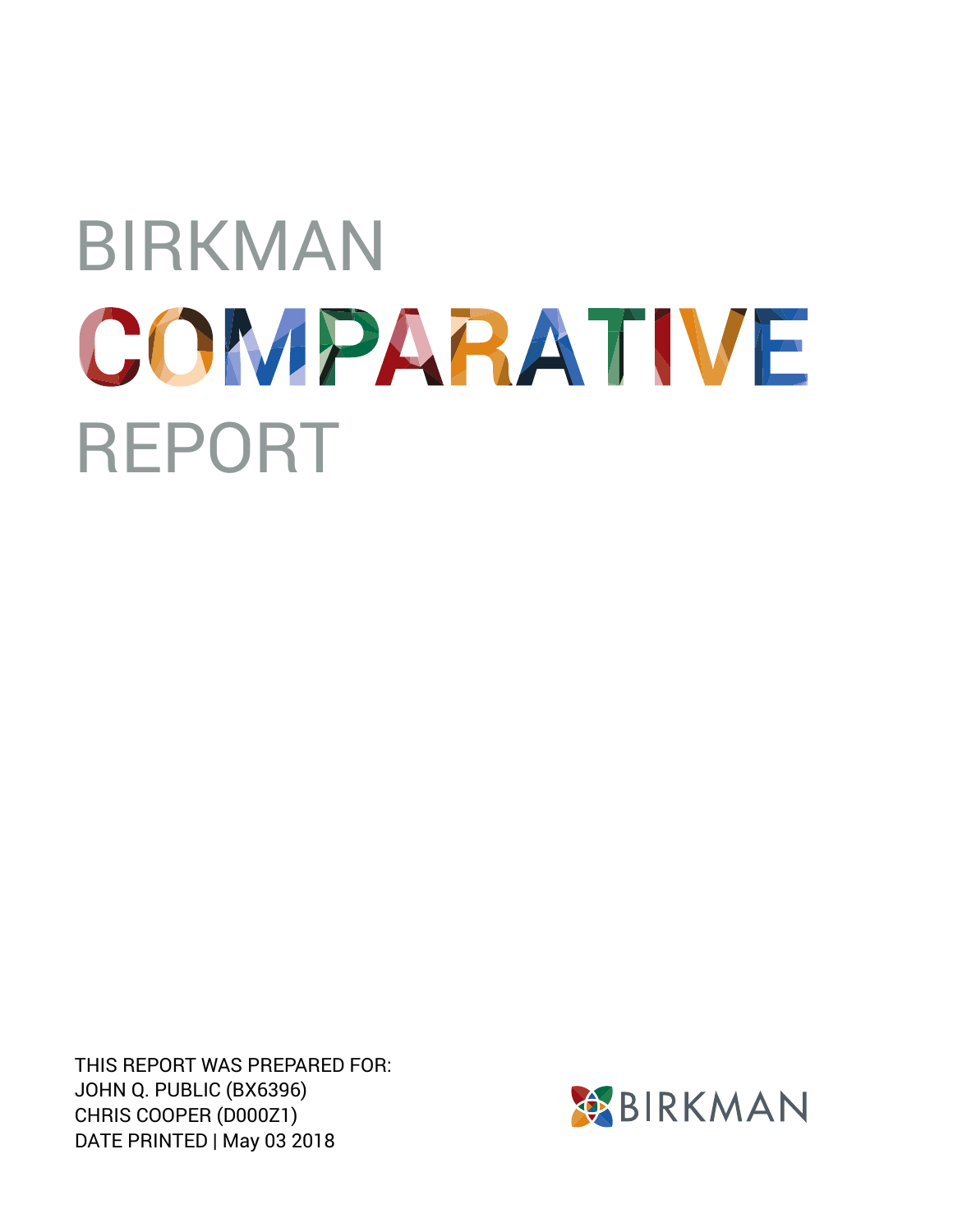

**Most of what we hear is an opinion, not a fact. Most of what we see is a perspective, not an absolute truth. When we accept that in relationships there is no one right way or right answer, we set ourselves up for better relationships - both professionally and personally.**

The Birkman Comparative report describes significant similarities and differences between two people using each of the nine Birkman Components. Additionally, the report offers key recommendations to consider when two people work together.

Different Usual styles can make for an interesting dynamic when working together. However, when people's Needs differ significantly, it can present major challenges.

In cases where there is a significant difference between the two people on the Birkman Needs score, the report offers an additional explanation of how each person can understand the opposite approach.

Mostly unseen by others, Birkman Needs speak to our expectation of people and the world around us. When two people's Needs are very different, it creates the perfect environment for disagreements, misunderstandings and potential conflict. This is why it's important to address differences in a proactive way - before they cause problems and become personal.

*Please note: Depending on the number of similarities and differences, the number of pages in the report may vary. If the Component scores are in the moderate range for Usual, Needs and Stress, a page will not be generated.*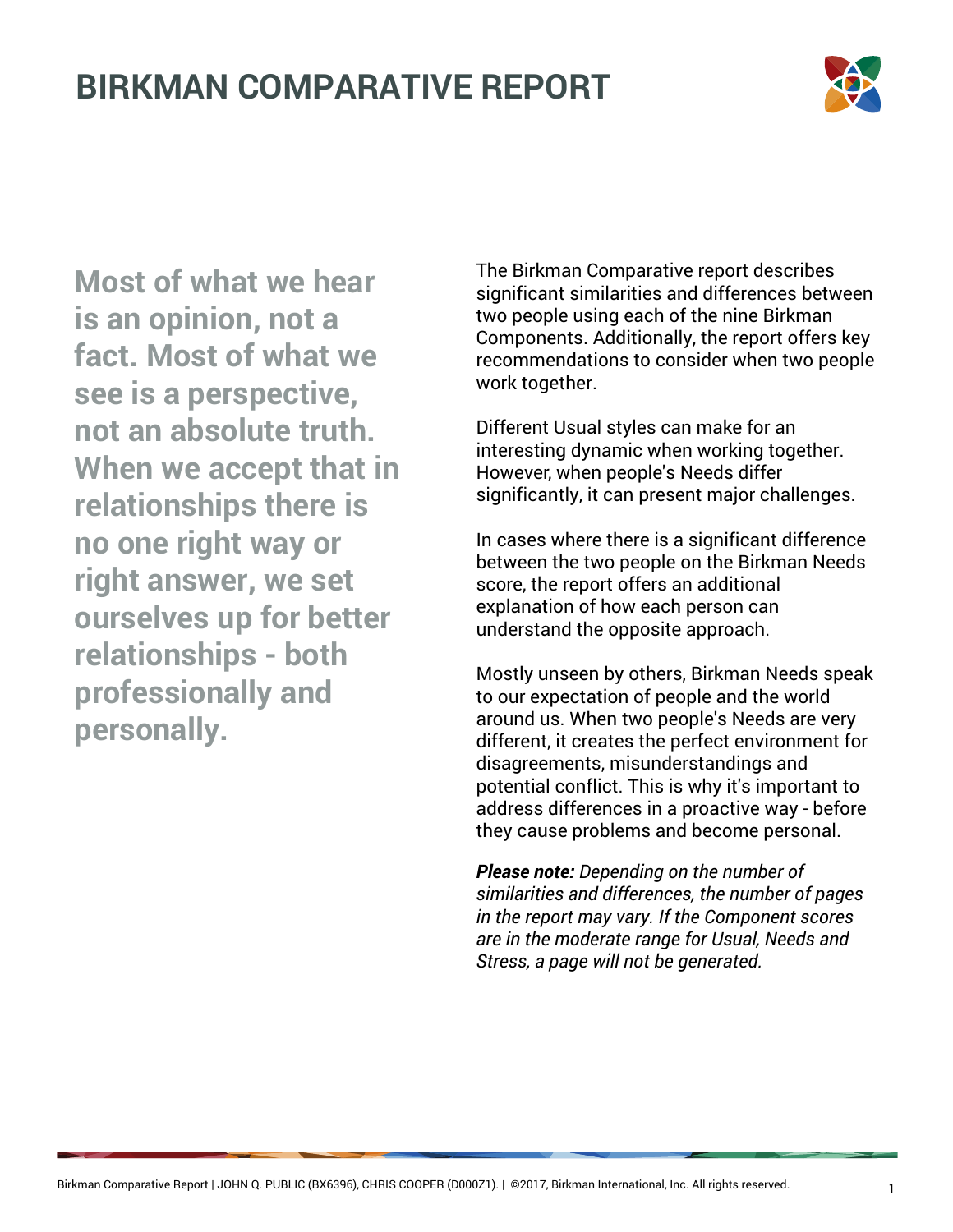

### **SOCIAL ENERGY**

*The Social Energy Component can affect the areas of social enthusiasm, participation in meetings, open lines of communication, comfort in interacting with groups, and spontaneous expression*

#### **Working With One Another and With Others**



PUBLIC - 38/17/17 COOPER - 92/62/62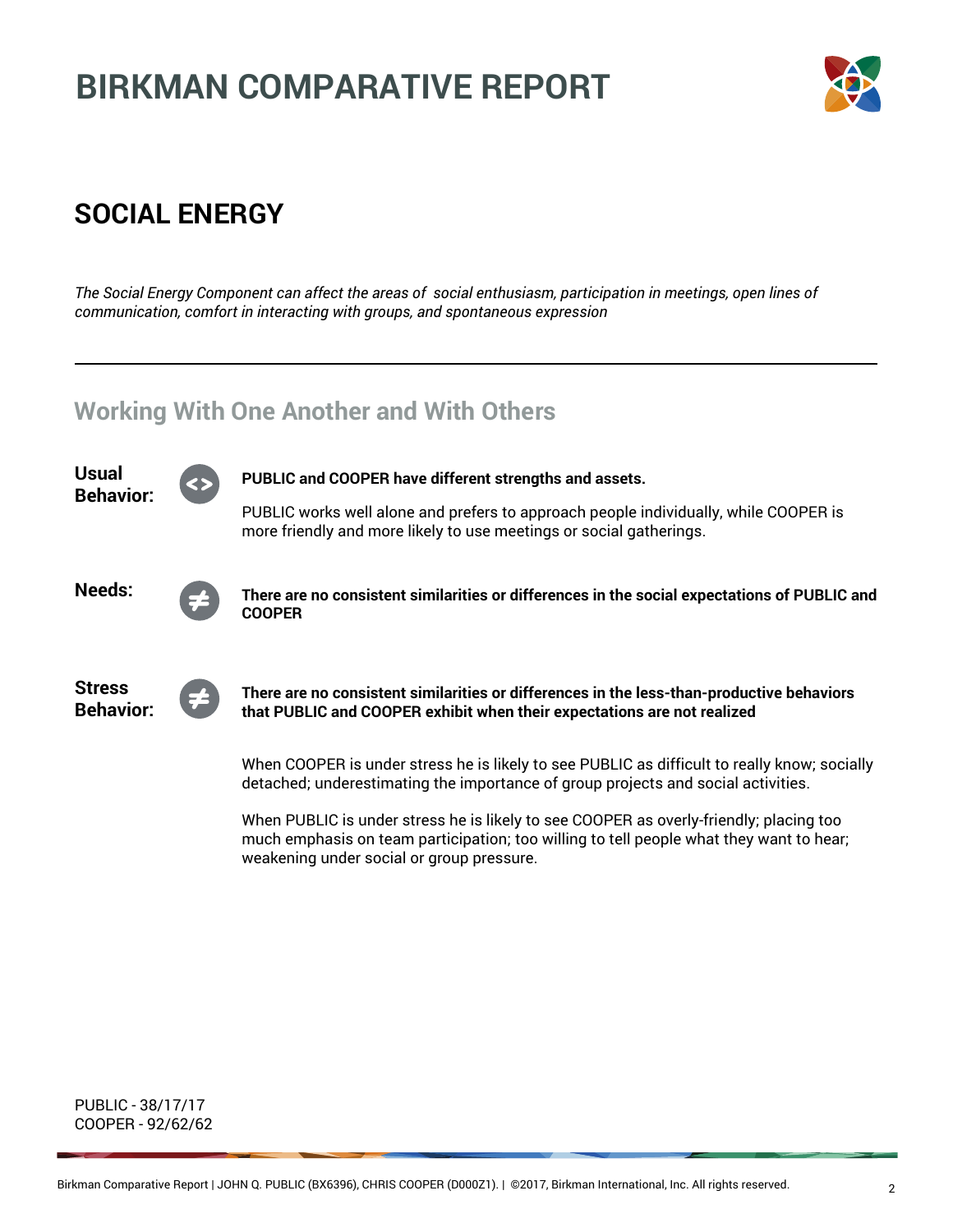

### **SOCIAL ENERGY**

#### **Key Recommendations**



#### **When working with PUBLIC, COOPER should remember:**

- to deal with PUBLIC, where possible, outside of a group or social context
- to talk with PUBLIC face-to-face, or in small groups, where possible

• that an approach based on one-on-one discussion is preferable to dealing with the matter in a group setting



#### **When working with COOPER, PUBLIC should remember:**

• to offer COOPER a certain amount of group activity, while giving opportunities for working alone or with one or two other people

• to avoid isolating COOPER socially, or forcing participation in ongoing group-based work

• that COOPER does not expect, or want, excessive exposure to group involvement or protracted amounts of time alone

#### **How COOPER can understand PUBLIC:**

He has a need for solitary work and is likely to give of his best in such a situation. You will benefit if you allow him to work alone rather than forcing him to constantly participate in team situations. Although he may seem difficult to know due to his preference for alone time, this is not to express a personal dislike of you. His ability to maintain a viewpoint even when it is unpopular can help you gain a different perspective on any problems the two of you encounter.

#### **How PUBLIC can understand COOPER:**

He prefers the friendly team involvement because that is his nature. Try to remember that the relaxed, social approach to problems can be as effective as your individual approach and is not a waste of time. Your impatience with group participation may make it difficult for you to accept team decisions - try not to be too insistent on independence. If your ideas and actions are not readily received, reassess whether they are designed for general use.

PUBLIC - 38/17/17 COOPER - 92/62/62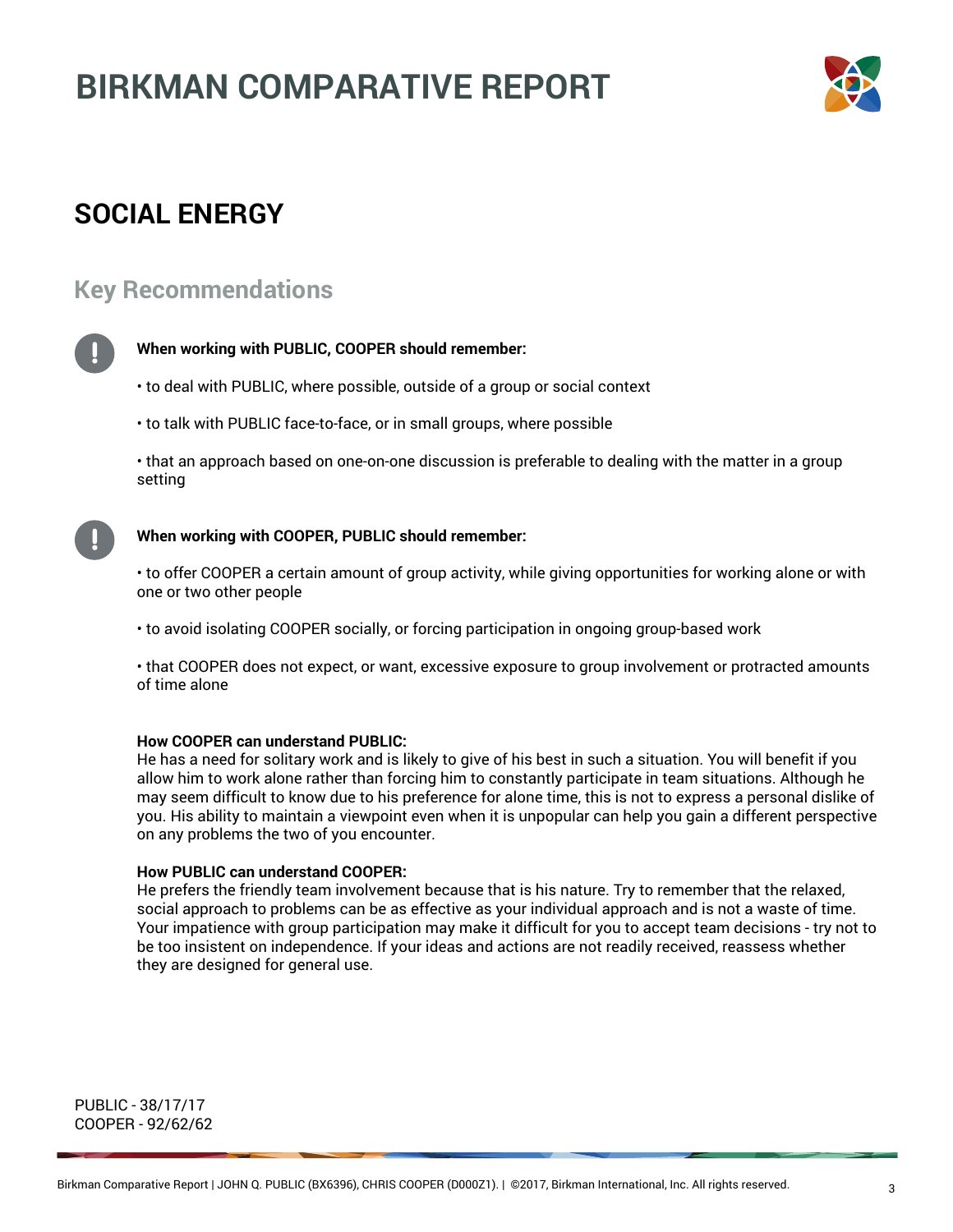

### **PHYSICAL ENERGY**

*The Physical Energy Component can affect the areas of urgency in decision making, balance between thought and action, competitiveness as opposed to long-range results, and patience with planning and pacing*

#### **Working With One Another and With Others**



PUBLIC - 76/41/41 COOPER - 76/41/41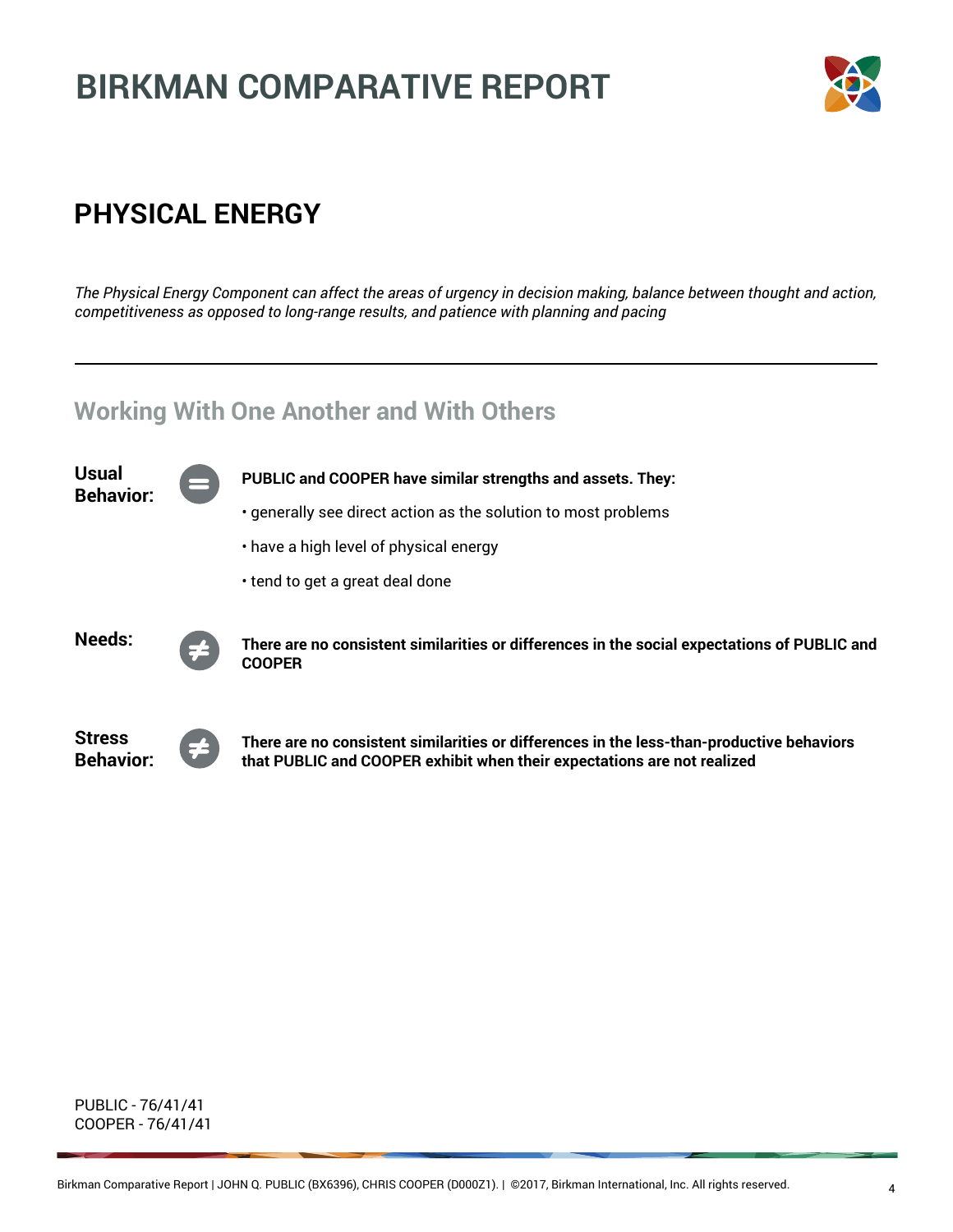

### **PHYSICAL ENERGY**

#### **Key Recommendations**

#### **When working with PUBLIC and COOPER, other people should remember:**

• to offer them a balance of scheduled tasks and a more relaxed environment that permits reflection prior to action

• to avoid over-scheduling, or significant periods of time with nothing to do

• that neither PUBLIC nor COOPER expect, or want, an intense schedule, or an excessively reflective environment

PUBLIC - 76/41/41 COOPER - 76/41/41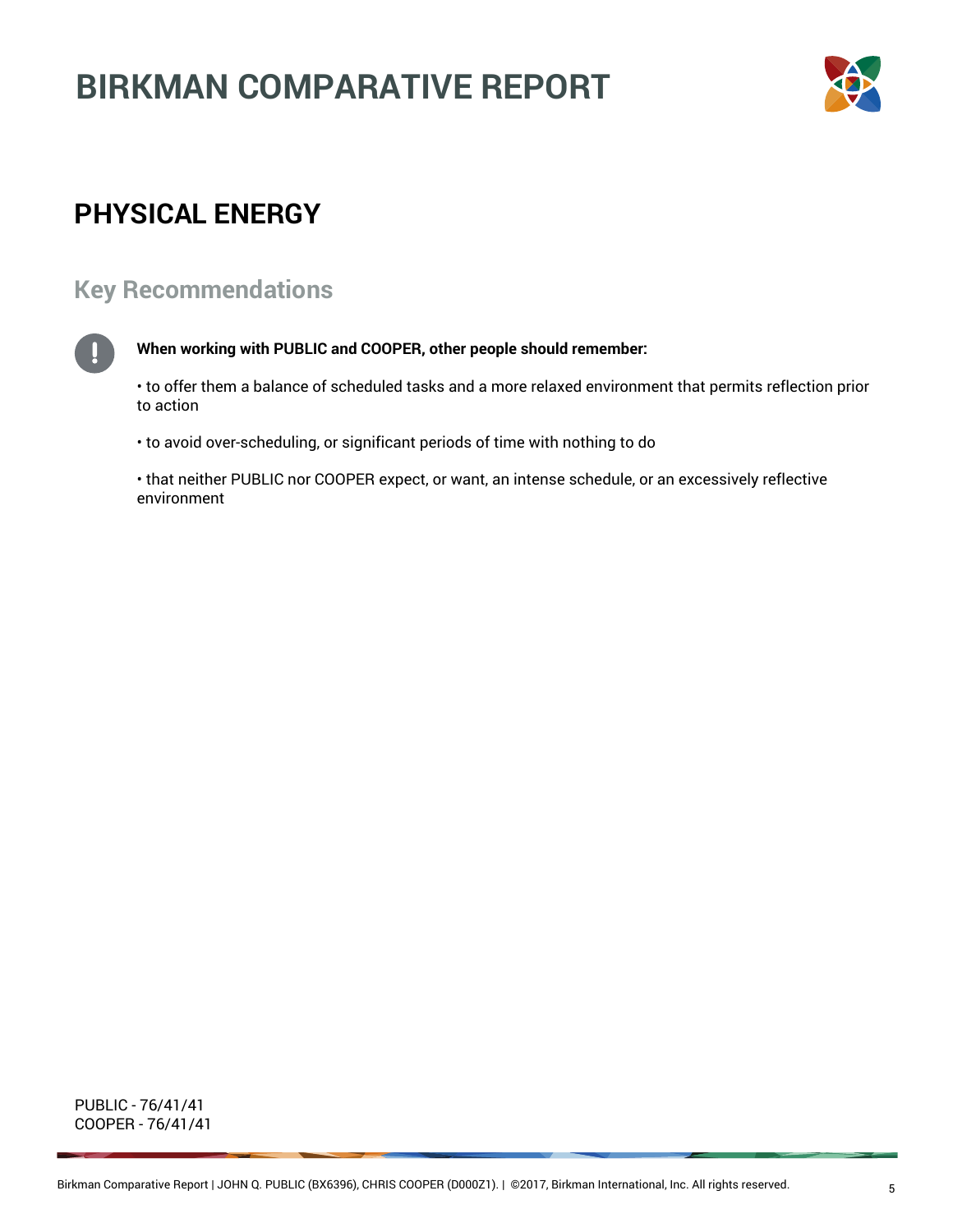

### **EMOTIONAL ENERGY**

*The Emotional Energy Component can affect the areas of practicality of ideas vs. thought and creative ideas, and control vs. expressions of enthusiasm*

#### **Working With One Another and With Others**



PUBLIC - 64/64/64 COOPER - 51/64/64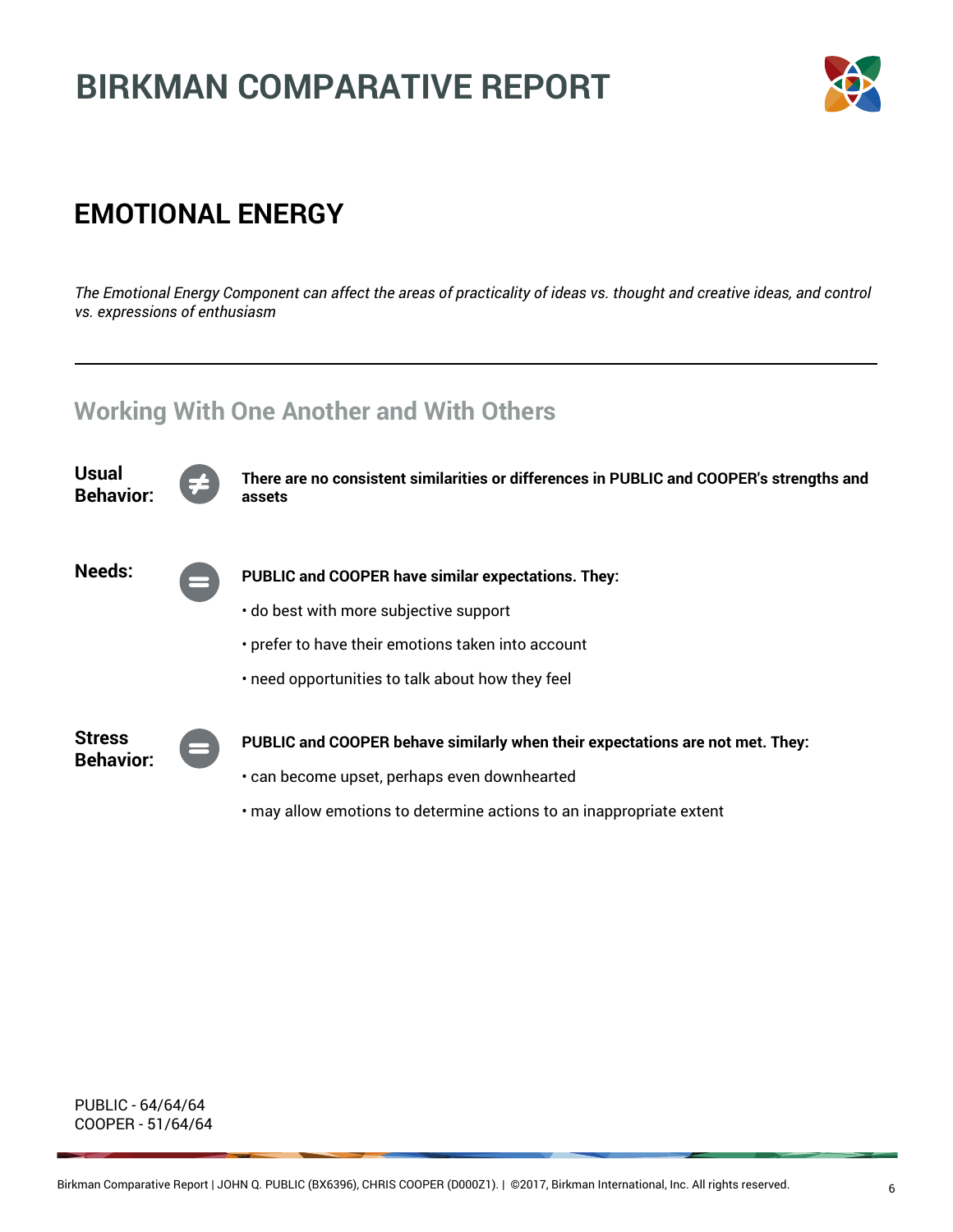

### **EMOTIONAL ENERGY**

#### **Key Recommendations**



#### **When working with PUBLIC and COOPER, other people should remember:**

- to be sure to allow time for the airing of more subjective issues during discussions
- to encourage discussion of emotional aspects of problems
- that permitting them to talk about how they feel is preferable to over-emphasizing "the facts"

PUBLIC - 64/64/64 COOPER - 51/64/64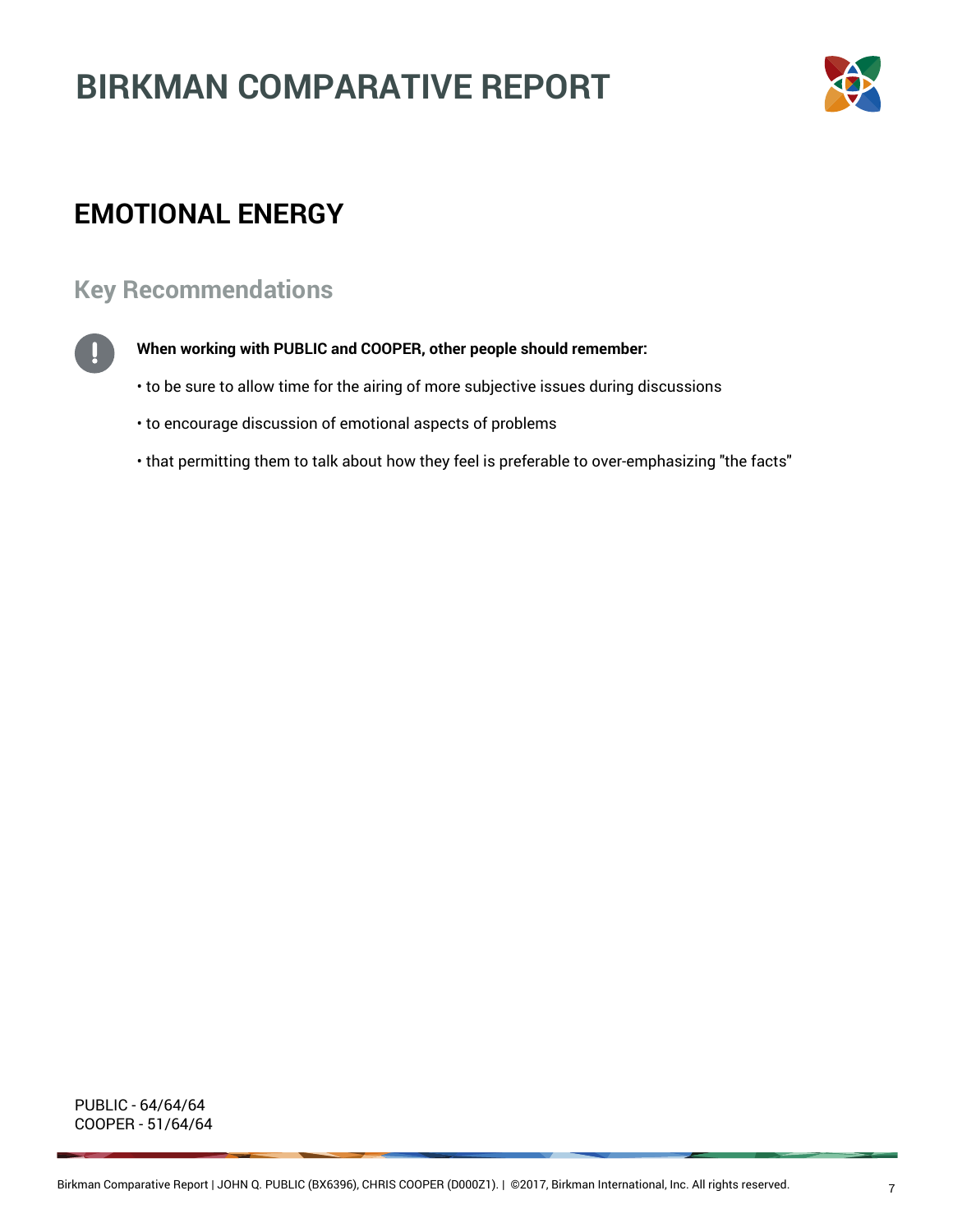

### **SELF-CONSCIOUSNESS**

*The Self-Consciousness Component can affect the areas of managing performance problems and performance reviews, awareness of feeling and special needs of others, using candor as an interpersonal tool, and dealing with sensitive or tough business issues*

#### **Working With One Another and With Others**

| <b>Usual</b><br><b>Behavior:</b>  |  | PUBLIC and COOPER have similar strengths and assets. They:                                                                                                                                                                   |
|-----------------------------------|--|------------------------------------------------------------------------------------------------------------------------------------------------------------------------------------------------------------------------------|
|                                   |  | • tend to be direct and frank with one another and with other people                                                                                                                                                         |
|                                   |  | . keep one-to-one discussions brief and to the point                                                                                                                                                                         |
|                                   |  | . are usually untroubled by self-conscious feelings                                                                                                                                                                          |
| <b>Needs:</b>                     |  | PUBLIC and COOPER have different expectations.                                                                                                                                                                               |
|                                   |  | PUBLIC prefers the direct and straightforward approach from others, and responds best to<br>candid and open dialog.                                                                                                          |
|                                   |  | By contrast, COOPER responds better to a more sensitive and individualized approach<br>where any criticism is tempered with respect.                                                                                         |
| <b>Stress</b><br><b>Behavior:</b> |  | PUBLIC and COOPER behave differently when their expectations are not met.                                                                                                                                                    |
|                                   |  | PUBLIC may become too terse and direct, and upset others without realizing it.                                                                                                                                               |
|                                   |  | By contrast, COOPER may become over-sensitive, particularly to real or imagined criticism.                                                                                                                                   |
|                                   |  | When COOPER is under stress he is likely to see PUBLIC as inclined to be outspoken;<br>unduly independent of individual thinking and actions; at times overpowering.                                                         |
|                                   |  | When PUBLIC is under stress he is likely to see COOPER as over personalizing; allowing<br>feelings to become too serious; evasive on occasion to avoid conflict; inclined to prolong<br>explanations or simple instructions. |
| PUBLIC - 21/14/14                 |  |                                                                                                                                                                                                                              |

COOPER - 21/94/94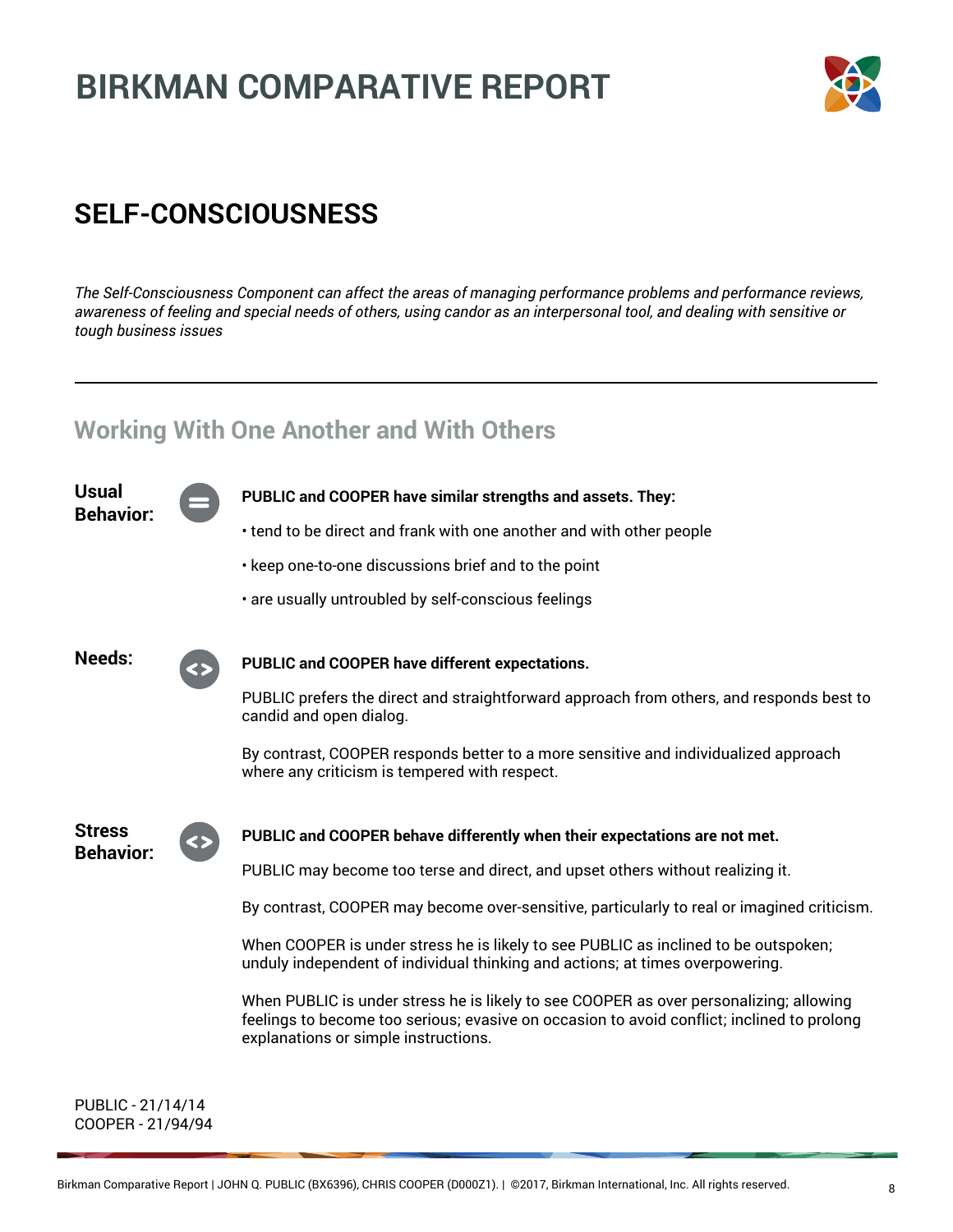

### **SELF-CONSCIOUSNESS**

#### **Key Recommendations**



#### **When working with PUBLIC, COOPER should remember:**

- to keep one-on-one discussions brief, forthright, and to the point
- to get to the point rapidly, with a minimum of preliminary courtesies
- that a direct approach is preferable to beating about the bush

#### **When working with COOPER, PUBLIC should remember:**

- to temper directness with a certain sensitivity, particularly if criticism is involved
- to be sure that exchanges are courteous and diplomatic
- that time spent giving individualized attention will prove more effective than being candid or over-abrupt

#### **How COOPER can understand PUBLIC:**

His style is to give primary attention to objectives rather than individuals. As soon as you understand what he means, try to accept it without further elaboration or debate. Don't feel that you'll hurt his feelings if verbal exchanges are brief; that is his preference. Compliments are not particularly necessary to him and he will only accept them if fully deserved. It is important for you to remember when he is brief, it is not meant to be disconcerting to you, but to allow him time to accomplish his objectives.

#### **How PUBLIC can understand COOPER:**

Your directness can upset him - he takes it personally. Allow a little more time in your dealings with him, encourage him to express his concerns openly. It is important for him to have opportunities to explain. Show you appreciate his successes by telling him so. Balance criticism with time for him to justify his thoughts or actions. Try to remember that his diplomacy can be an asset to you in understanding and dealing with sensitivities.

PUBLIC - 21/14/14 COOPER - 21/94/94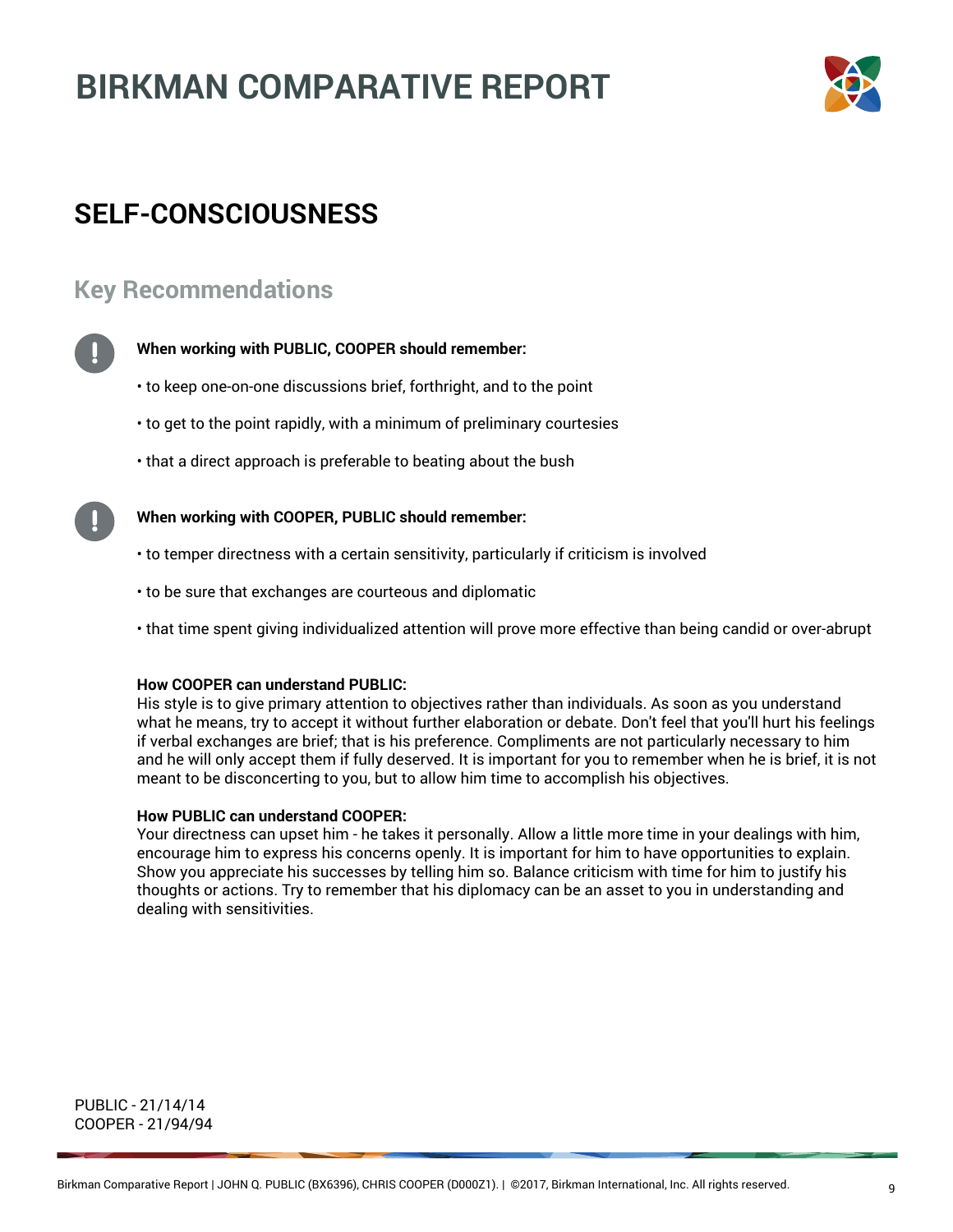

### **ASSERTIVENESS**

*The Assertiveness Component can affect the areas of cooperation, conflict management, use of authority, listening skills, openness to others' ideas, and emphasis in delegation*

#### **Working With One Another and With Others**



PUBLIC - 87/75/75 COOPER - 96/81/81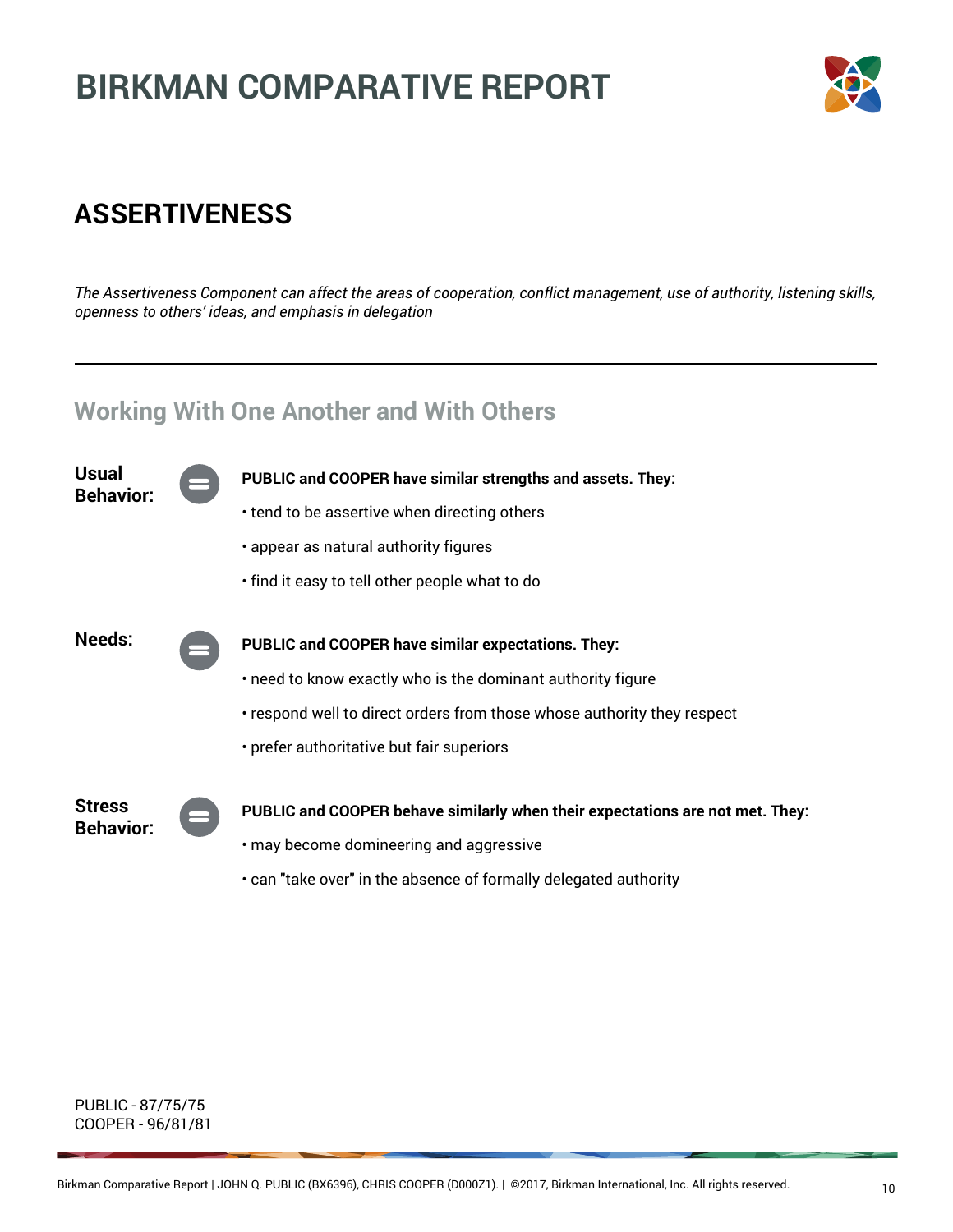

### **ASSERTIVENESS**

#### **Key Recommendations**



#### **When working with PUBLIC and COOPER, other people should remember:**

- that it is important for them both to know exactly who is "in charge"
- to be fairly assertive when giving orders
- that a strongly directive approach is to be preferred to trying to be pleasant and agreeable

PUBLIC - 87/75/75 COOPER - 96/81/81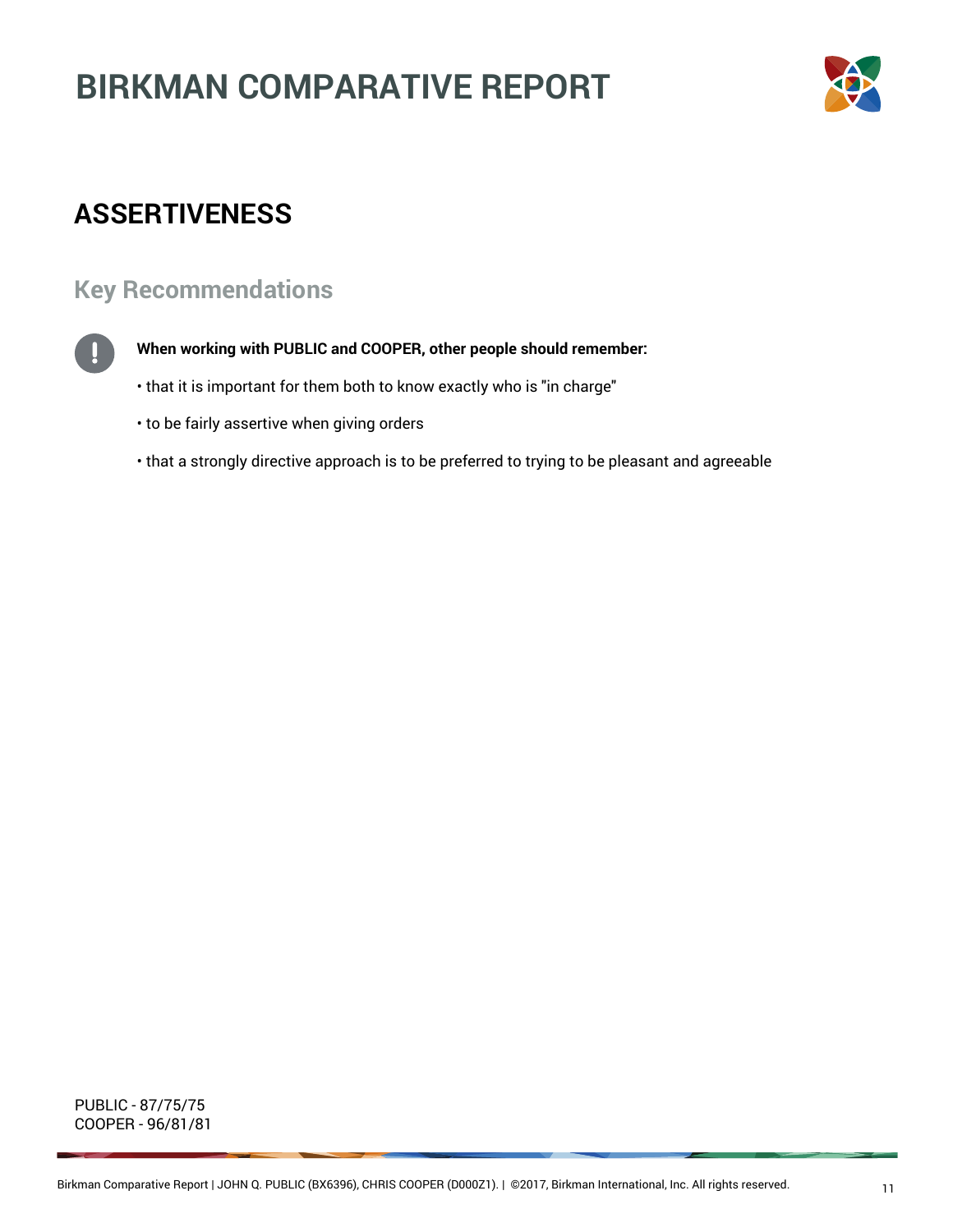

### **INSISTENCE**

*The Insistence Component can affect the areas of managing meetings effectively, clarity of delegation, project management/time management, and sustaining systems and procedures*

#### **Working With One Another and With Others**



PUBLIC - 76/42/42 COOPER - 85/29/29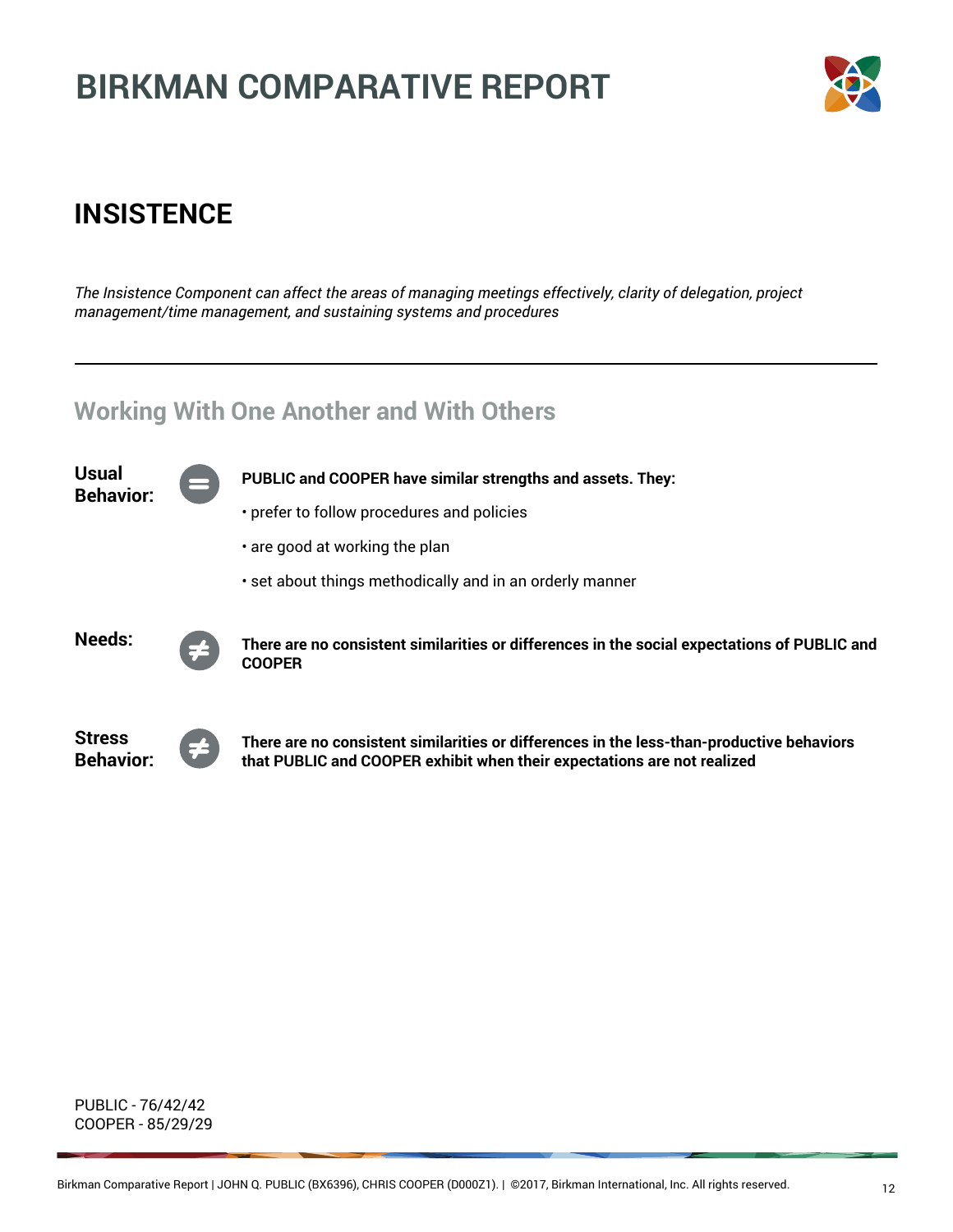

### **INSISTENCE**

#### **Key Recommendations**



#### **When working with COOPER, PUBLIC should remember:**

- to provide broad, rather than strict, guidelines where possible
- to keep formal procedures to a minimum and permit informal access to people and data
- that offering broad suggestions is preferable to trying to control with rules

#### **When working with PUBLIC, COOPER should remember:**

- to offer a balance of structured guidance and general guidelines
- to avoid both unnecessary rules and vagueness about procedures
- that PUBLIC does not expect, or want, strict "rules-based" boundaries or "no formal structure" at all

PUBLIC - 76/42/42 COOPER - 85/29/29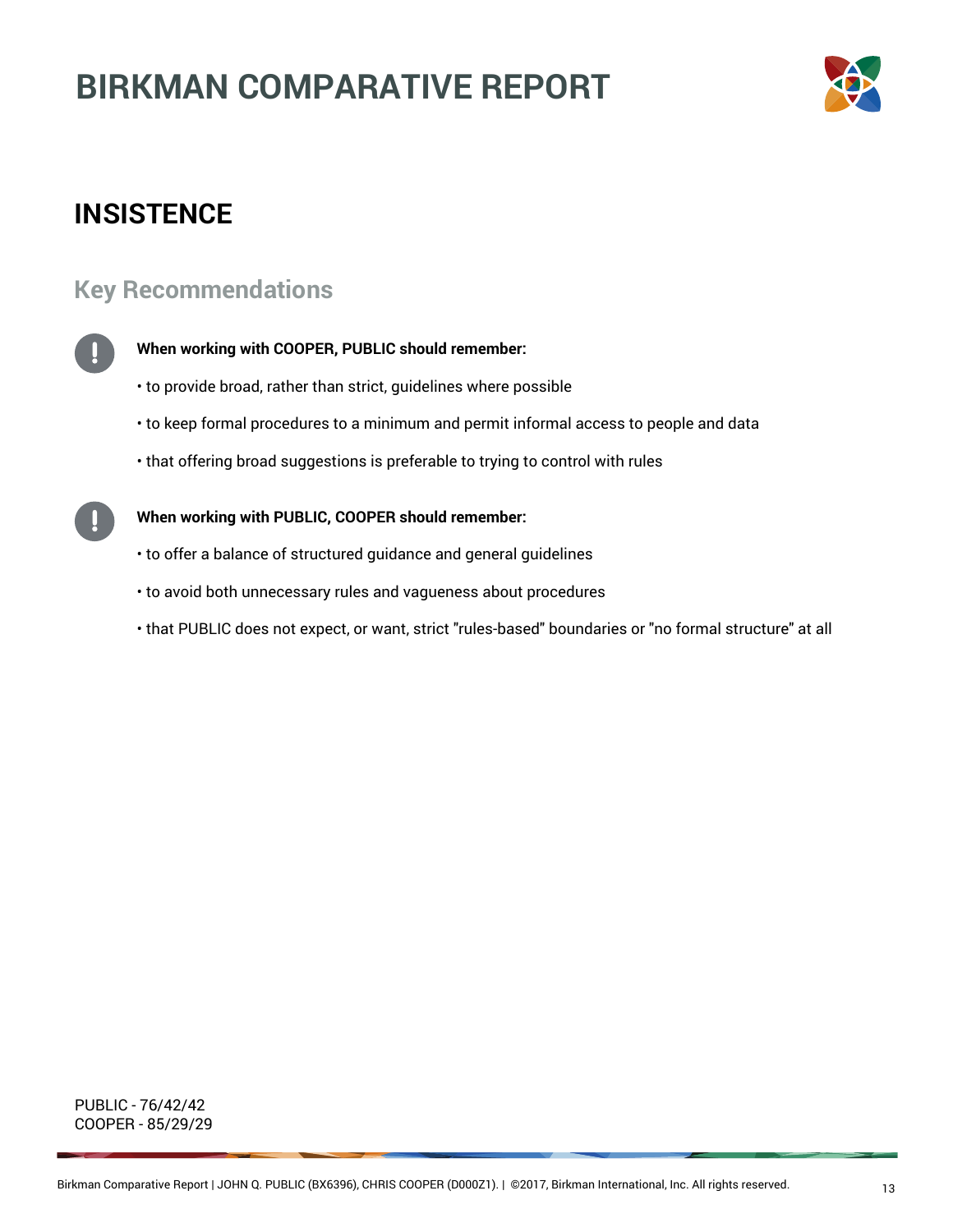

### **INCENTIVES**

*The Incentives Component can affect the areas of winning materialistic rewards, winning intangible rewards, risk-taking in the workplace, security in the workplace, comfort with bargaining for self, comfort with negotiating for equitable results*

#### **Working With One Another and With Others**



PUBLIC - 71/34/75 COOPER - 16/86/86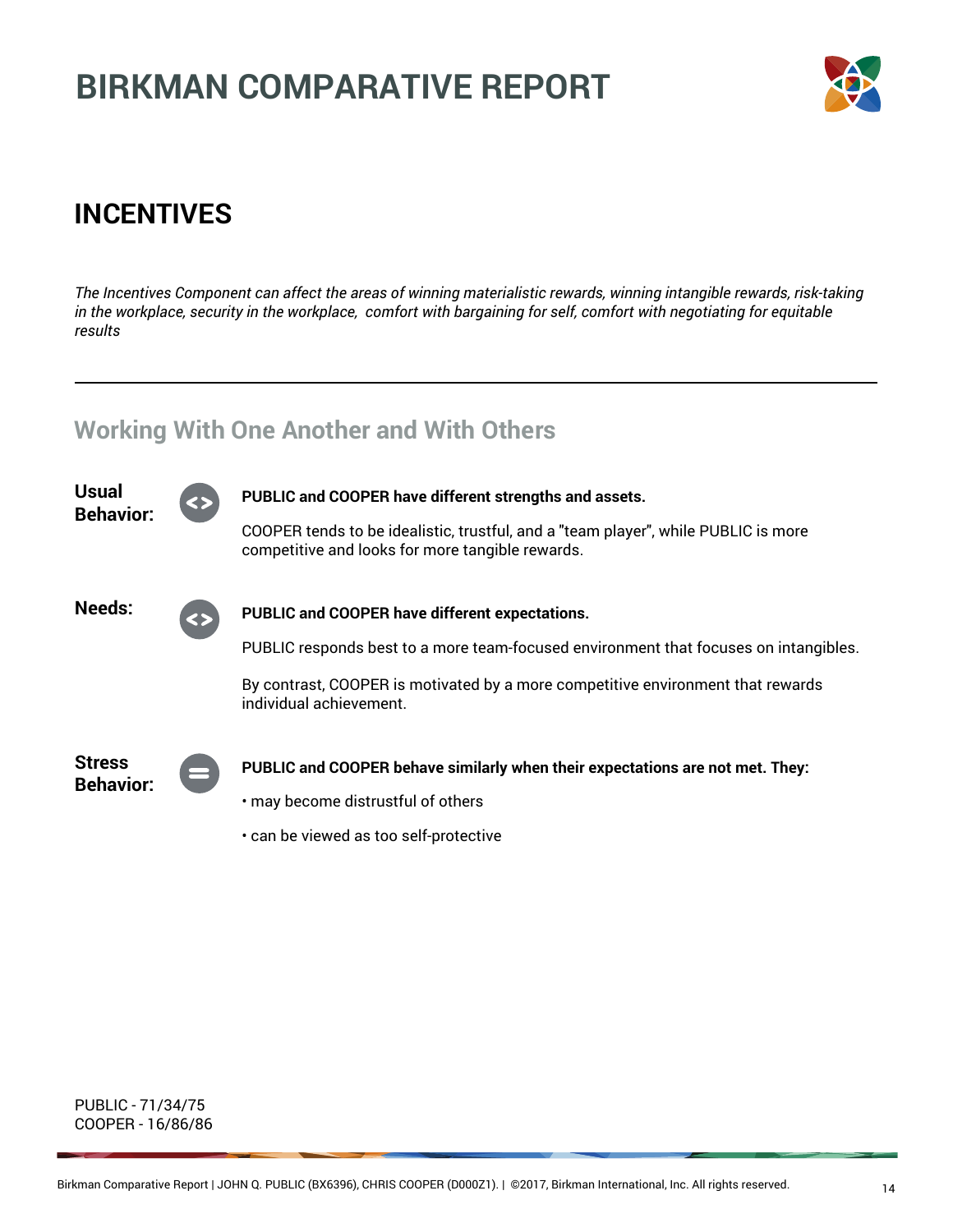

### **INCENTIVES**

#### **Key Recommendations**



#### **When working with PUBLIC, COOPER should remember:**

- to focus where possible on intangible benefits and general rewards
- to stress team rather than personalized incentives
- that discussion based on general benefits is preferable to emphasizing personal financial incentives

**When working with COOPER, PUBLIC should remember:**

- to emphasize where possible matters of personal, tangible benefits and rewards
- to encourage individual competitiveness

• that an approach that emphasizes personal incentive over more generalized, tangible benefits is preferable

PUBLIC - 71/34/75 COOPER - 16/86/86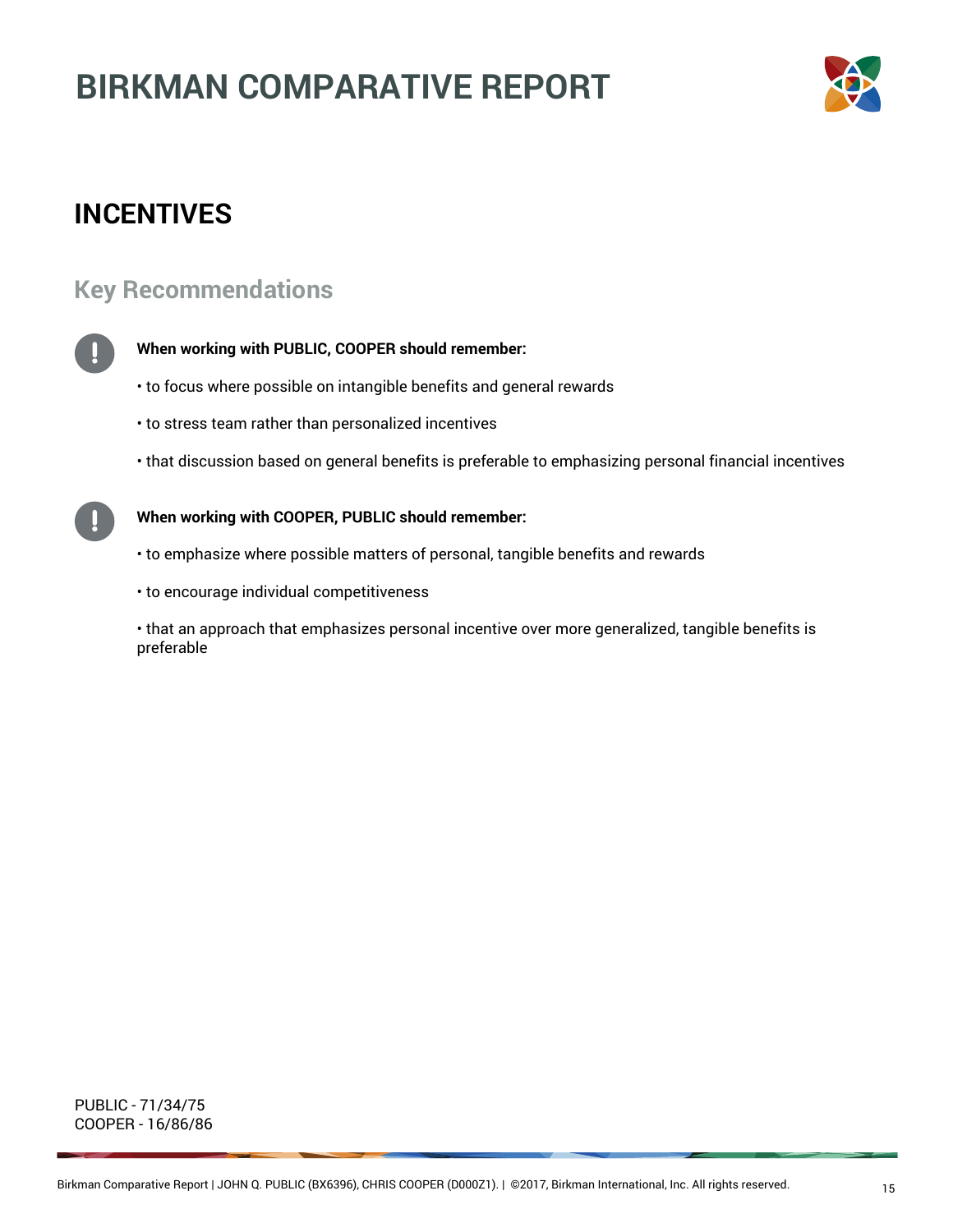

### **RESTLESSNESS**

*The Restlessness Component can affect the areas of comfort in shifting business priorities, patience with interruptions, and flexibility in accepting externally imposed change*

#### **Working With One Another and With Others**



PUBLIC - 90/6/75 COOPER - 96/68/68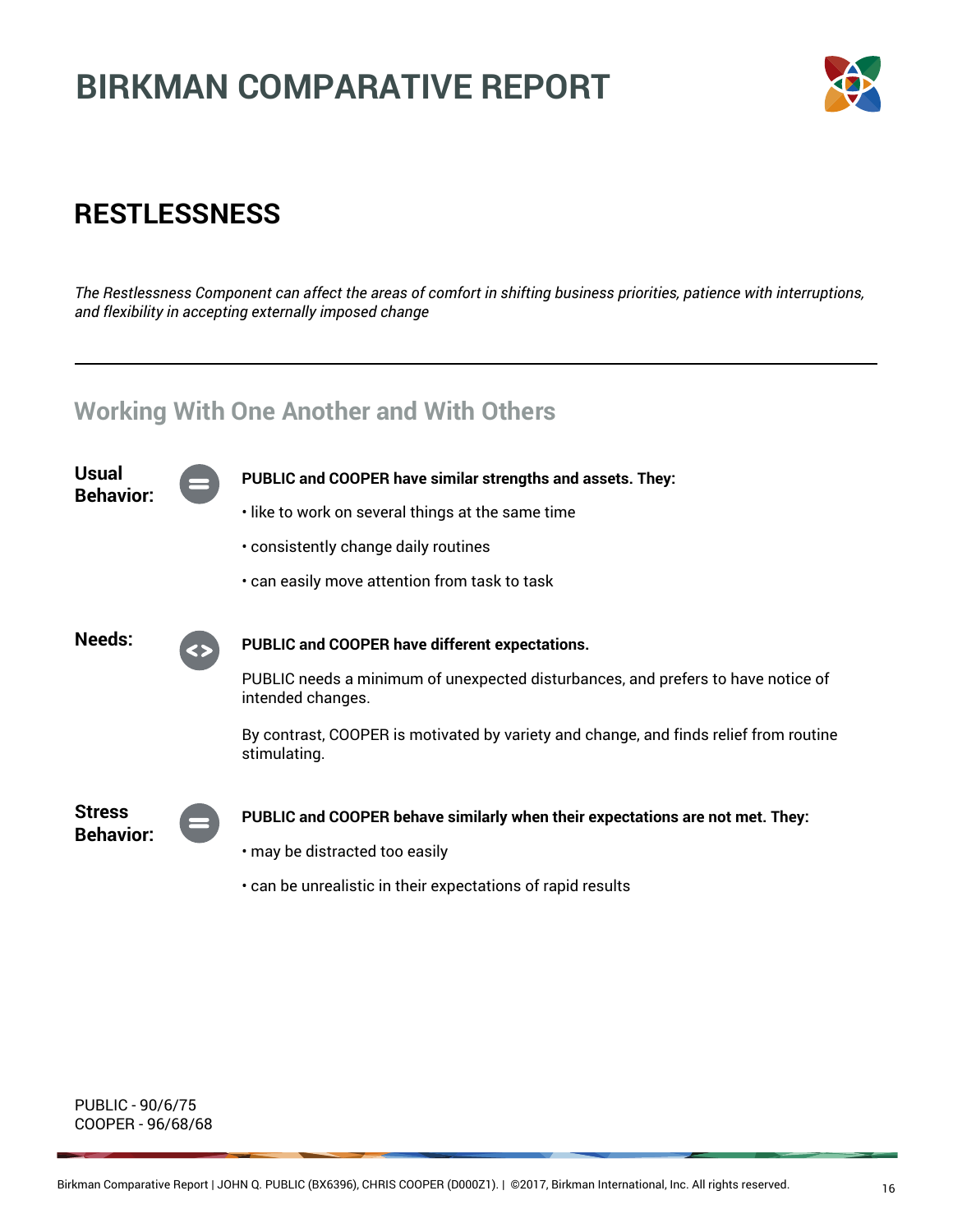

### **RESTLESSNESS**

#### **Key Recommendations**



#### **When working with PUBLIC, COOPER should remember:**

- to keep unnecessary change to a minimum, and give plenty of warning when change is necessary
- to permit concentration on the task at hand, without interruption
- that involving PUBLIC in discussions about change is preferable to imposing it unilaterally

#### **When working with COOPER, PUBLIC should remember:**

- to offer the stimulus of variety and novelty in COOPER's routine, where this is possible
- to permit COOPER to introduce change for self and others
- that offering a break from the situation is preferable to forcing COOPER to concentrate attentions

PUBLIC - 90/6/75 COOPER - 96/68/68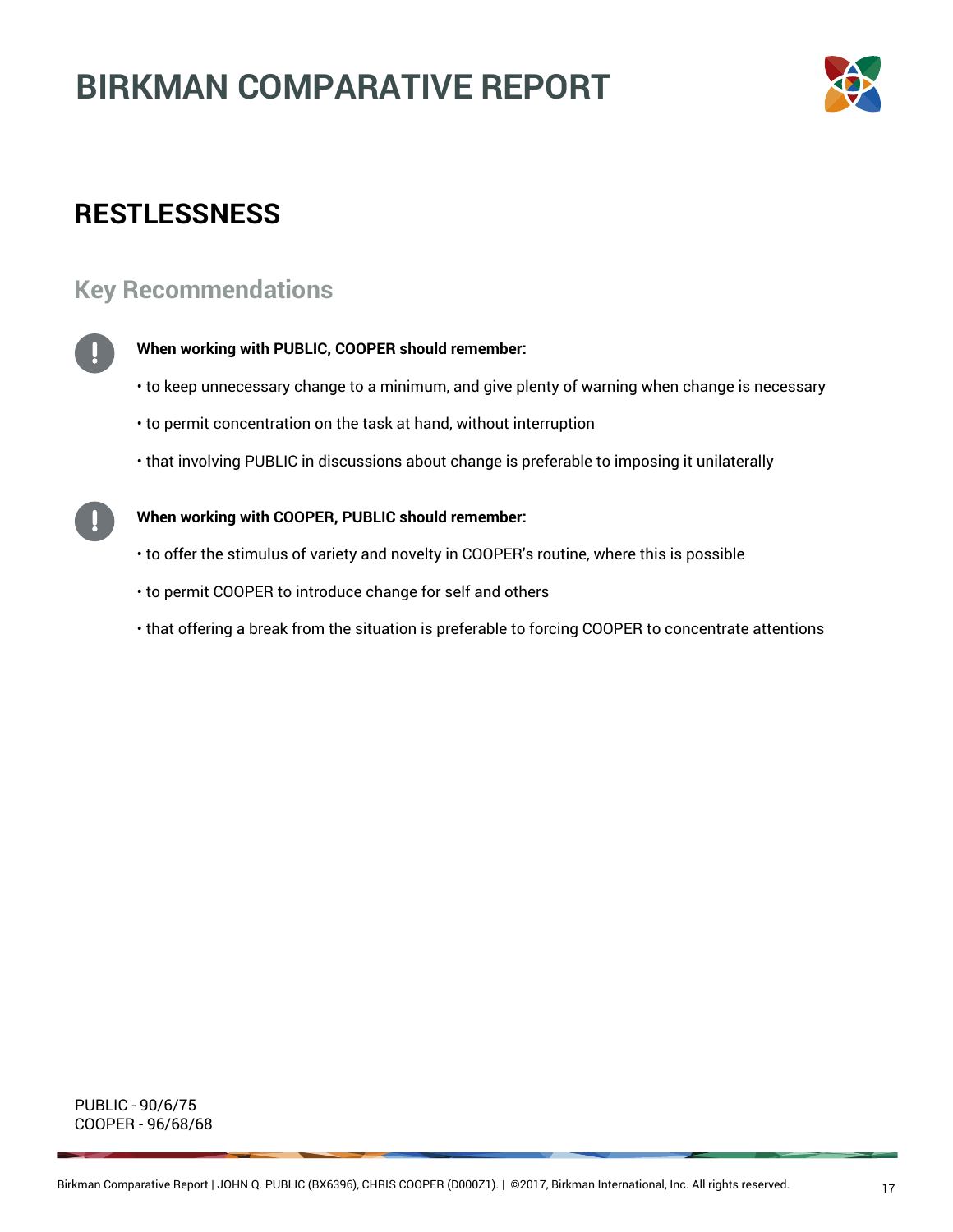

## **THOUGHT**

*The Thought Component can affect the areas of decision timeliness, degree of comfort with risk, and consistency in positions taken*

#### **Working With One Another and With Others**



PUBLIC - 62/62/62 COOPER - 32/92/92